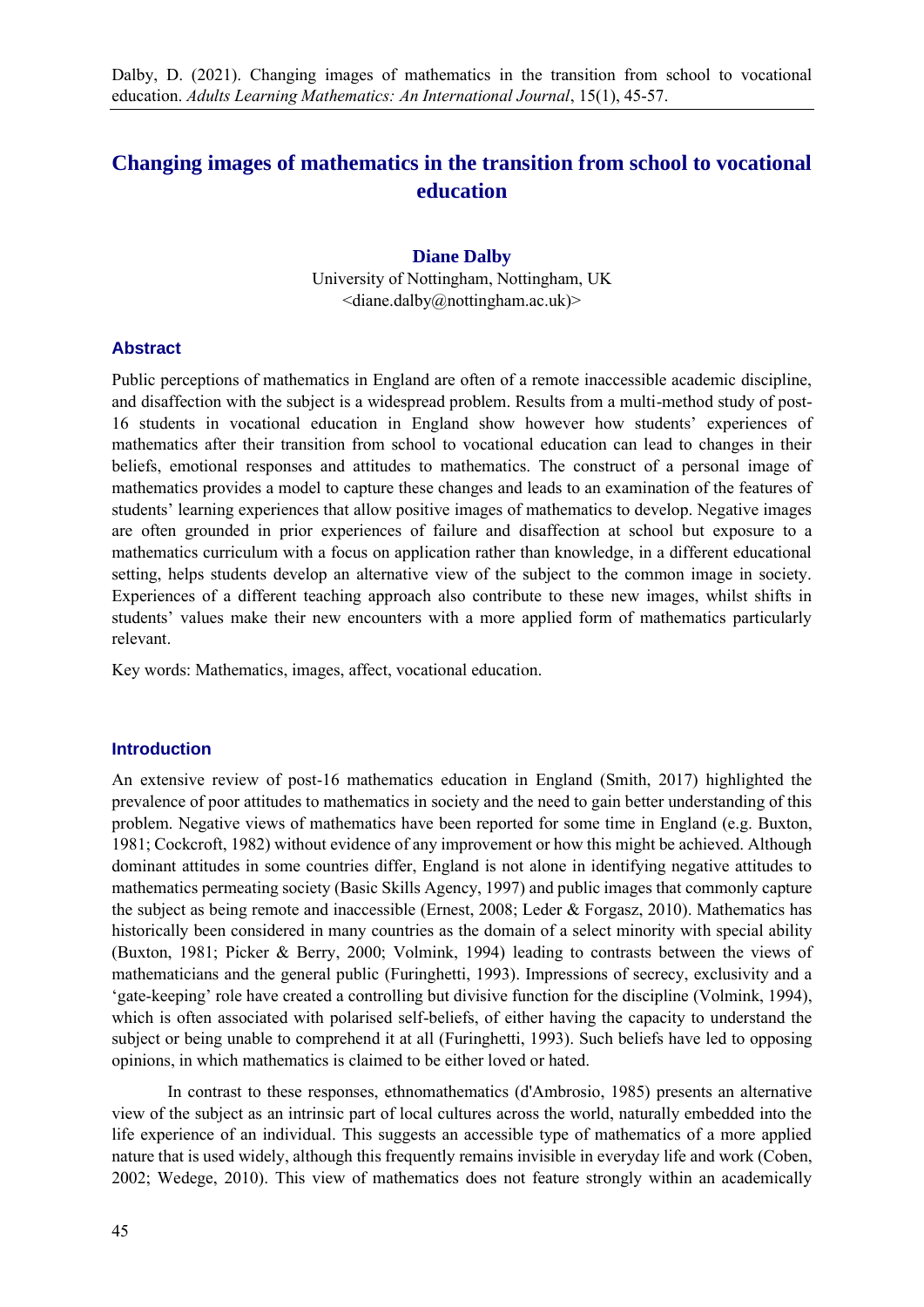orientated education system such as exists in England and may be largely unrecognised by the public but is nevertheless woven into the fabric of daily life.

A dichotomy between a public image of mathematics as a remote academic discipline and experiences of mathematics in applied forms surfaces in English post-16 vocational education when students encounter alternative curricula such as functional mathematics. Functional skills mathematics focusses on applications in a range of contexts, in contrast to the more knowledge-based General Certificate in Secondary Education (GCSE) taken at age 16 years in school. Students' experiences of GCSE mathematics in school and functional skills in post-16 vocational education are the main focus of this paper and how exposure to two contrasting mathematics curricula in different educational settings affect their responses.

The construct of an *image of mathematics* (Belbase, 2013; Ernest, 2008; Furinghetti, 1993) is used to explore changes in students' perceptions of mathematics as they make this transition from school to vocational education and begin studying for a functional skills qualification. Research findings from a study of students (aged 16-19 years old) learning mathematics in vocational education (Dalby & Noyes, 2016) are re-examined to understand how changes in classroom experiences and curriculum affect students' images of mathematics, particularly focusing on those with lower than average attainment in the subject at age 16. Although the data is not recent, the findings are particularly relevant to current issues with post-16 mathematics that remain unresolved. The paper seeks to address two questions:

- What changes in students' images of mathematics take place in the transition from school to vocational education?
- How are students' images of mathematics shaped by new learning experiences and social values?

The context for the study will first be described before presenting a conceptual framework and discussing the notion of an image of mathematics. A summary of the main findings follows and key points are then discussed in the light of current policy before reaching some conclusions about the implications.

#### **Context**

The English education system is characterised by a historically grounded division of academic and vocational pathways. Students take the General Certificate in Secondary Education (GCSE) examinations in a range of subjects, including mathematics, at the end of lower secondary education (age 16 years) and these largely determine whether they subsequently follow an academic or vocational pathway. Most vocational education in England takes place in large further education (FE) colleges, whilst schools are the main providers of post-16 academic courses. Students who follow a vocational pathway would therefore normally experience changes in both curriculum and educational institution as they move into post-16 education. Such transitions are often associated with adjustments to social cultures and a re-shaping of personal identities (Ball, Macrae, & Maguire, 2000; Hernandez-Martinez et al., 2011) but, for students who undertake vocational study programmes, this is a significant step in a journey towards employment that influences their values (Turner, Harkin, & Dawn, 2000). Students' trajectories towards employment are often complex and fragmented (Cohen & Ainley, 2000) but vocational education involves a process of 'becoming' (Colley, James, Diment, & Tedder, 2003) in which new identities are constructed within an institutional culture where work-related values are dominant. In this transitional period, the reshaping of personal identities in a different educational setting provides an opportunity for new experiences of mathematics.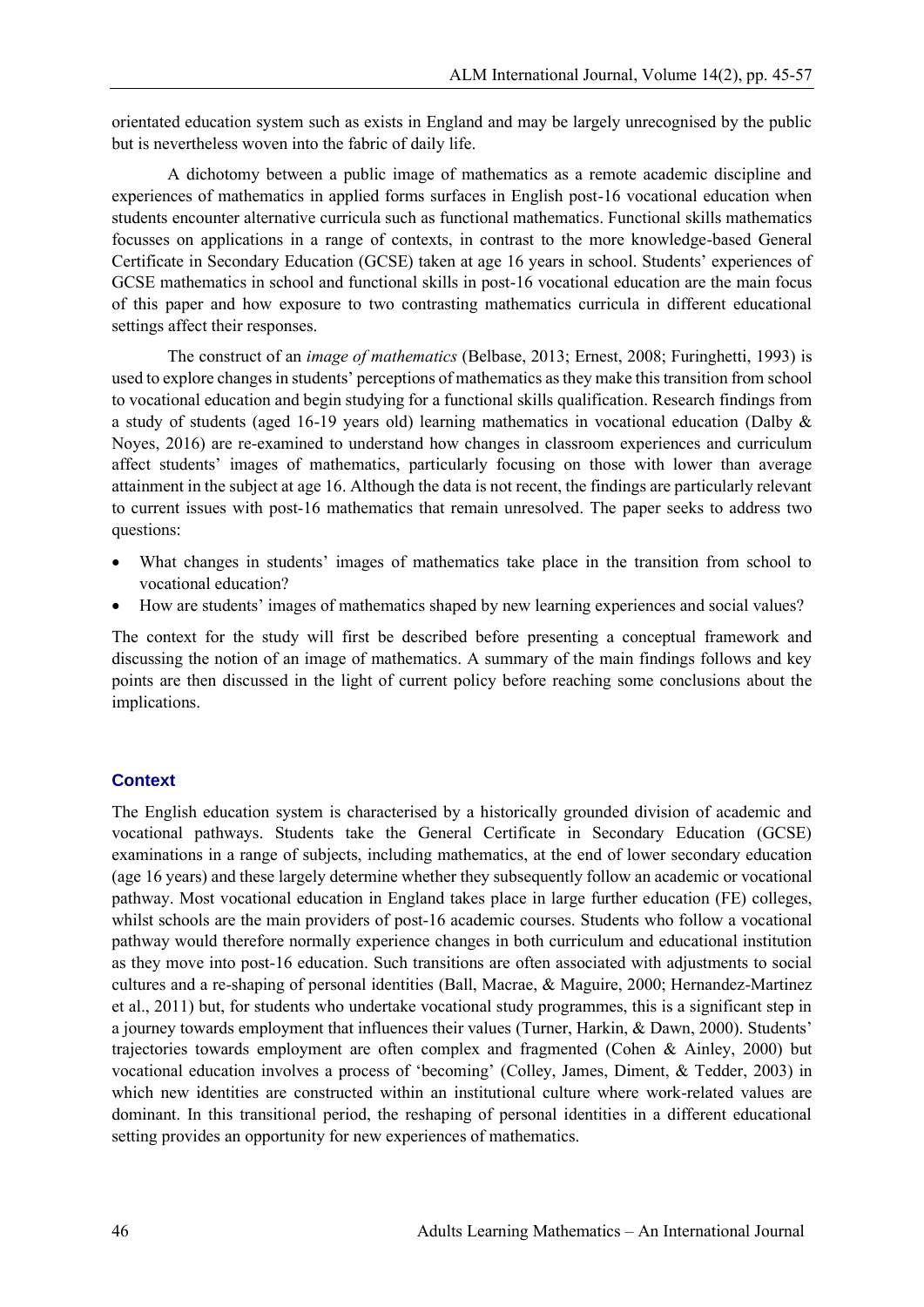Since 2014, government policy in England has required post-16 students who have failed to achieve a satisfactory GCSE Mathematics grade (Grade 4) to continue studying mathematics and re-sit the examination. This may involve taking an interim qualification such as functional skills mathematics, which focuses on application and problem solving in 'real life' scenarios before retaking GCSE. Some students therefore experience a different type of mathematics in this period with an emphasis on application rather than an academic knowledge-based curriculum.

In schools, disaffection with mathematics is a significant problem (Brown, Brown, & Bibby, 2008; Nardi & Steward, 2003) and is often accompanied by a disinterest in continuing to study the subject. It is therefore not surprising that many low-attaining post-16 students initially exhibit negative attitudes when mathematics becomes a compulsory part of their vocational programme (Dalby & Noyes, 2016; Higton et al., 2017). A better understanding of these students' images of mathematics and the factors that encourage more positive dispositions, seems fundamental to developing strategies to reengage them with mathematics.

## **Images and affect**

In general, an image is considered to be a mental representation, idea or conception which can offer rich information and capture a holistic view of inter-related concepts. These mental representations may be expressed verbally or visually in, for example, drawings and metaphors (Picker & Berry, 2000; Sterenberg, 2008). These expressions may capture some elements of the mental image but not necessarily the full meaning or the origins of the views and dispositions they represent.

Presmeg (1997) refers to a distinct form of visual imagery based on memory that is created from personal experiences. Similarly, Ernest (2008) suggests that personal images of mathematics originate in past experiences but adds that these are influenced by social talk and therefore affected by dominant images encountered by the individual in society. Within students' images of mathematics we might then expect to find evidence of influence from common social images, alongside elements based on personal memories of previous encounters with the subject. This may well include the *separated* image of a difficult, cold, abstract and inaccessible subject which is prevalent in Western society (Ernest, 2008) and dispositions that are legacies of students' personal experiences of learning mathematics.

In a study of the dominant perceptions of mathematics amongst the members of the public, Sam and Ernest (2000) utilise a conceptualisation of image with a number of key elements, suggesting that these mental images may provide some important indicators of behaviour. The elements listed include a range of beliefs, attitudes and feelings (emotive descriptions) with statements about the nature of mathematics and the learning of the subject (Sam & Ernest, 2000). This conceptual view identifies fundamental constructs of mathematical affect such as beliefs, attitudes and emotions (McLeod, 1992) as constituent parts of personal images of mathematics, although the concept of values (DeBellis & Goldin, 2006) which is widely recognised as an important addition, is not included. Debates about the meaning of these terms have been on-going (Di Martino & Zan, 2010; Zan, Brown, Evans, & Hannula, 2006) but there are some key points of relevance to this study concerning the affective elements of an image of mathematics and cognitive development.

First, the distinction made between stable traits and transient states (McLeod, 1992) for these affective constructs suggests that changes in personal images may occur over short or long time periods. The possibility of short-term changes is particularly relevant to the transition of young people into vocational education where they may only be studying mathematics for less than a year before taking a further qualification.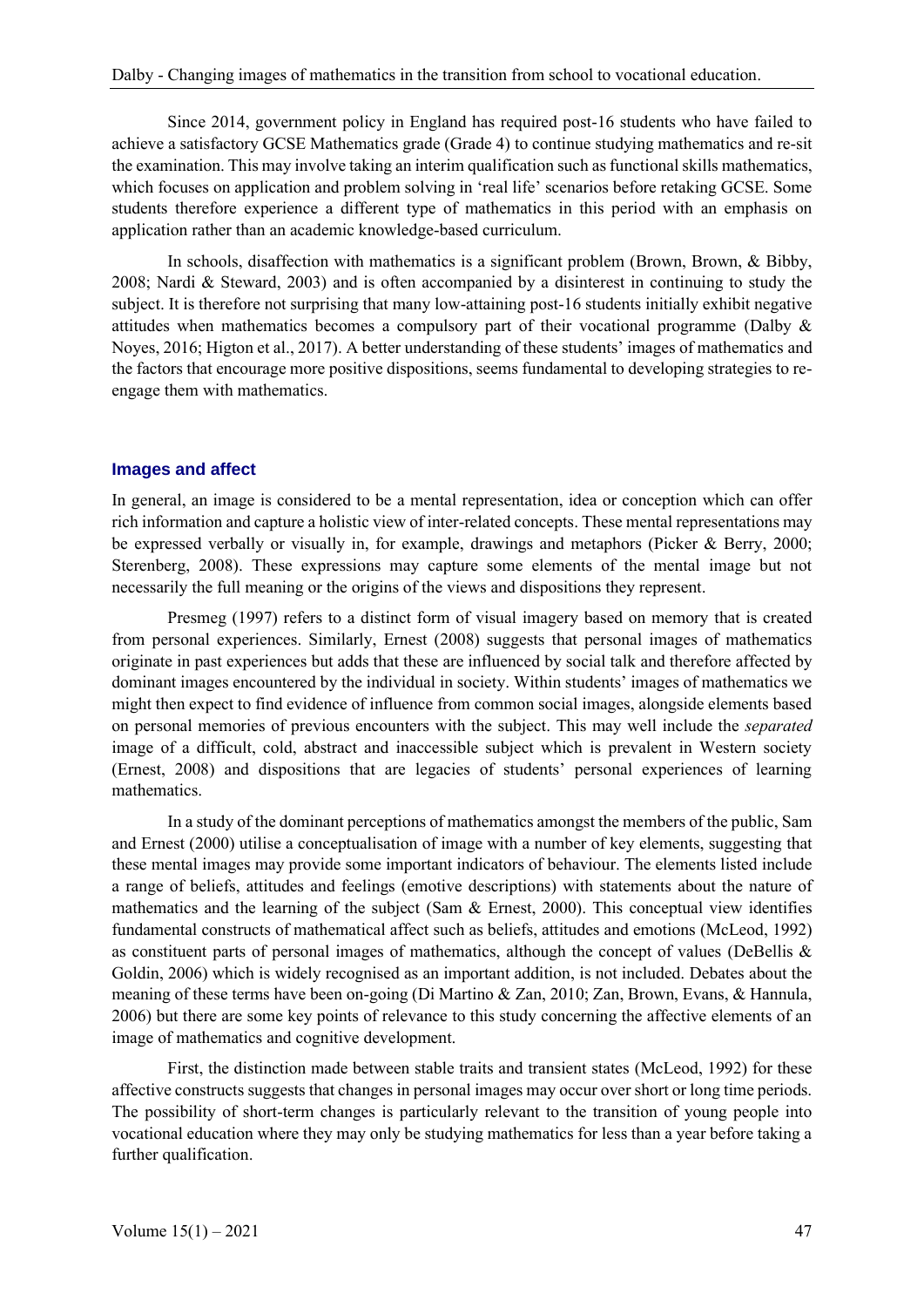Secondly, the claim that emotions and attitudes can influence cognitive functions (Zan et al., 2006) suggest that personal images of mathematics can have an important influence on the learning process. The exact nature of interaction between affective and cognitive functions remains unclear and the variety of models that incorporate different beliefs, attitudes, emotions and behaviour into one framework indicates the complexity of capturing such interactions (Di Martino & Zan, 2011; Goldin, Epstein, Schorr, & Warner, 2011).

#### **Methodology**

The data that informs this paper is part of a larger multi-method study of post-16 students in three large English further education colleges. Although the study was reported earlier (Dalby, 2014; Dalby & Noyes, 2016) the findings have been re-examined and provide evidence relevant to current issues.

Students from three vocational areas participated in the study: Hairdressing, Public Services and Construction. These areas were selected to ensure a balance of:

- Vocational areas with different gender biases;
- Vocational areas with strong and weak links to mathematics;
- Vocational areas with a practical or theoretical focus.

Case studies of 17 student groups in these areas and their mathematics teachers were carried out. The majority of the students were on a similar level of vocational programme (Level 2) and were all learning functional mathematics as an additional subject, taught in weekly lessons over the course of one academic year. All the teachers were considered as subject specialists (i.e. they taught mathematics as their main subject). Data were obtained from semi-structured interviews with teachers, teacher questionnaires, observations of classes and termly meetings with a focus group from each class. A total of 14 teachers were involved and 103 students took part in the focus groups.

In the first term, members of the focus groups completed an individual card-sorting activity and participated in discussions to explore:

- why they had come to college;
- what college is like compared to school;
- what functional mathematics is like compared to school mathematics;
- what learning mathematics in college is like compared to learning mathematics in school.

The card-sorting activity was designed to capture the views of individual students through an accessible 'hands on' task. Each student was provided with a Likert scale on a long strip of card and a set of statements on small separate cards. The researcher asked a question verbally and the students placed the cards, one by one, under the most appropriate heading on the Likert scale to indicate their view. For example, students were provided with the statements shown in Table 1 with a Likert scale for frequency (hardly ever/sometimes/about half the time/often/almost all the time) and asked to place the cards to describe their experience of mathematics lessons in school. They were then asked to repeat the exercise to describe their experience of mathematics lessons now in college, emphasizing that this may be exactly the same, or it could be different. Students were asked to complete the activity without discussion so it reflected their personal views.

After placing the cards, which were numbered on the back, students wrote their card numbers under the appropriate heading on a pre-prepared record sheet to show their arrangement against the Likert scale. These records were later transferred into a spreadsheet by the researcher and used to carry out the analysis. During the activity, the researcher observed the students, answering any queries about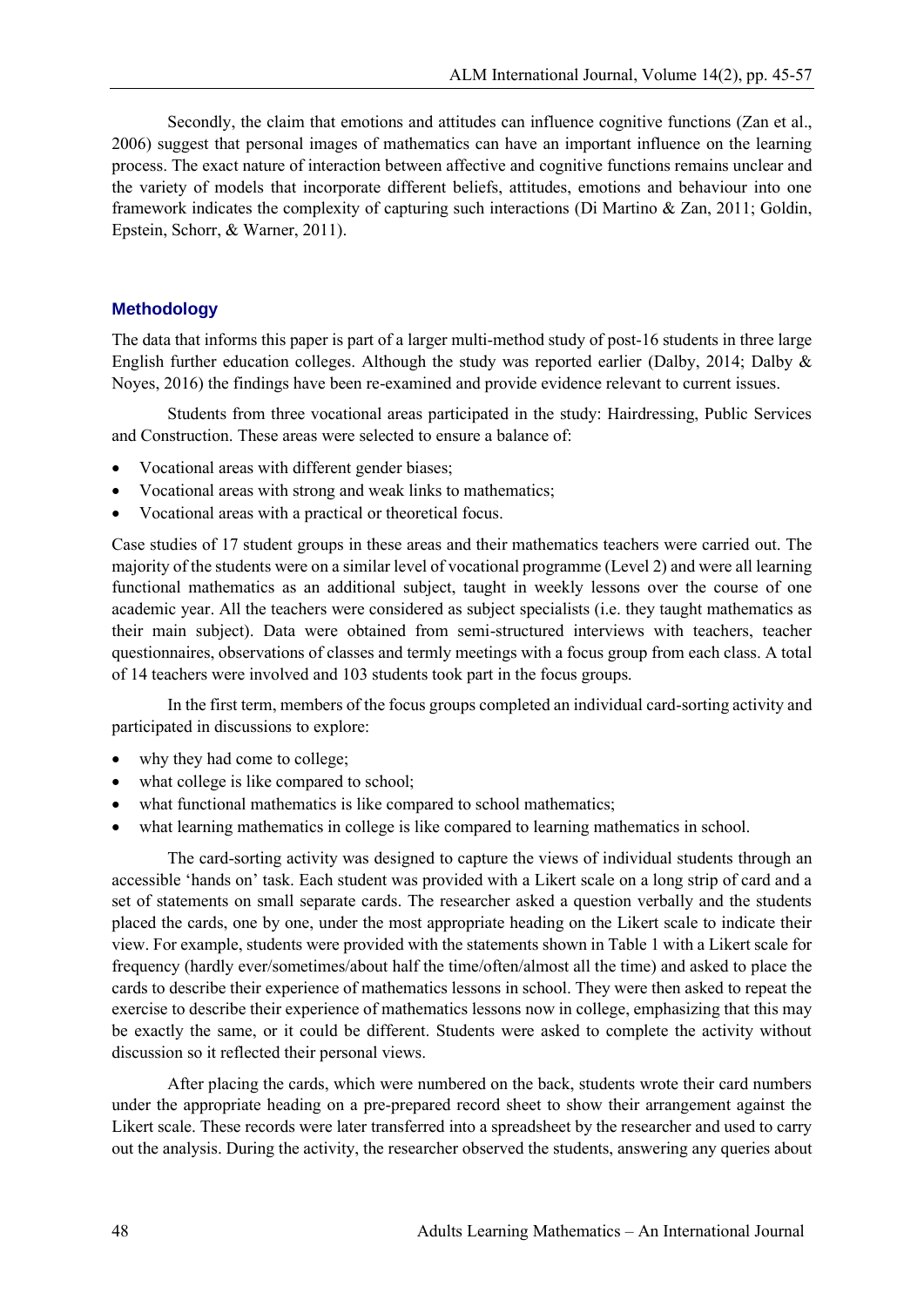the meaning of the statements and checking that they were taking sufficient time to read and place the cards thoughtfully. Assistance was given where needed to transfer the card numbers to the record sheet.

The statements on the cards were derived from discussions with student focus groups in other colleges about their experiences and what they felt were the important issues. This led to a draft set of statements which were piloted with other students and revised following their feedback on the readability, intended meaning and accessibility of the language.

In the second term students discussed their responses to a selection of contextualised mathematics tasks. These included tasks in contexts from their own vocational areas that may be familiar and some contexts that would be unfamiliar. Students were not expected to work through these tasks but to give their views of the relevance, including how realistic, authentic the context appeared to be. In their final meetings they repeated some of the earlier card-sorting activities about their experiences of mathematics in college and discussed their overall experiences of mathematics in college.

The research was both exploratory and explanatory, based on a grounded theory approach with concurrent data collection and analysis from which case studies of each class and their teacher were developed. This multi-method design allowed triangulation of both sources and methods to be incorporated into the study. Students' experiences of learning mathematics in school and college were explored using the card-sorting activities and group discussions. Data from the card-sorting activity was numerically coded and analysed using simple quantitative methods, whilst qualitative data were analysed using coding and constant comparison methods to identify key themes. These themes were then further explored through within-case and cross-case comparisons, with particular attention to comparisons between cases with contrasting student attitudes.

Within this paper, a detailed analysis of data concerning students' attitudes to mathematics will be presented. Further details of other parts of the study are reported elsewhere (Dalby, 2014).

## **Findings**

There are four data sources that are examined in this paper:

- the individual card-sorting activities about students' beliefs and attitudes towards mathematics in school and college;
- focus group discussions about students' experiences of mathematics in school and college;
- individual card-sorting about students' beliefs about functional mathematics:
- focus group discussions about functional mathematics.

Summaries of these results are presented briefly before highlighting the main points that emerged from a more extensive synthesis. The beliefs and attitudes of students about mathematics are self-reported in this study and therefore have limited reliability as actual measures of these constructs, especially since the sample size is fairly small. However, this is a study that is largely exploratory and the use of these data is to gain insight into students' images of mathematics. For this purpose the way they present their beliefs in discourse is of particular interest.

In the first card-sorting activity students placed cards on a 5-point Likert scale to indicate how strongly they agreed or disagreed with given statements about mathematics in school and in college. After summarising students' ratings in a spreadsheet, the Likert scale was converted to an ordinal scale so further analysis could be carried out. The ordinal data was used to calculate differences in student ratings for the same statement for school and college and these were then tested for significance using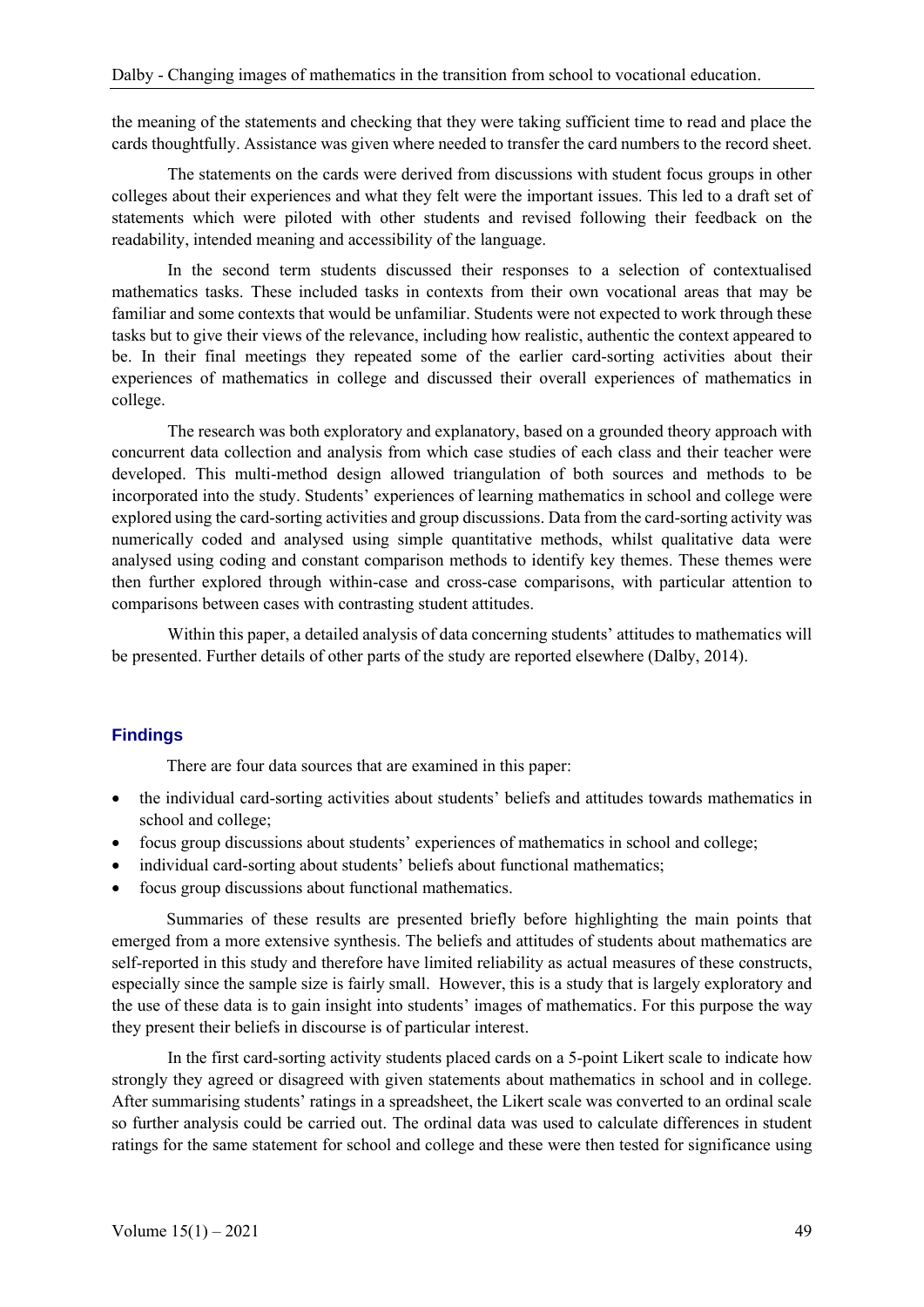| Statement                | Negative<br>change | No change | Positive<br>change | Z value | Significance |
|--------------------------|--------------------|-----------|--------------------|---------|--------------|
| I liked maths            | 23                 | 39        | 41                 | $-2.13$ | 5%           |
| I liked the teacher      | 17                 | 22        | 64                 | $-5.11$ | $1\%$        |
| I understood it          | 14                 | 37        | 52                 | $-4.55$ | $1\%$        |
| I felt confident         | 13                 | 47        | 43                 | $-3.88$ | $1\%$        |
| It was interesting       | 17                 | 33        | 53                 | $-4.18$ | $1\%$        |
| I was bored              | 50                 | 26        | 27                 | $-2.51$ | 5%           |
| It was confusing         | 42                 | 41        | 20                 | $-2.67$ | $1\%$        |
| I could have done better | 51                 | 28        | 24                 | $-3.00$ | $1\%$        |
| It was difficult         | 55                 | 28        | 20                 | $-3.93$ | $1\%$        |
| I felt stressed          | 55                 | 33        | 15                 | $-4.66$ | $1\%$        |

the sign test. *Table 1* shows the number of students with a negative change, no change and a positive change in their ratings of each statement for school and college with the level of significance.

*Table 1. Differences between students' perceptions of mathematics in school and college*

There is evidence of several (self-reported) changes in students' beliefs, emotional responses and attitudes to mathematics in their transition from school to college. Overall, students found mathematics in college easier than mathematics in school and more interesting. They were less stressed in college, more confident, less confused, liked their teachers more and understood the mathematics better. There was also some evidence, although less significant, that students liked mathematics more and were less bored.

Changes in students' beliefs, attitudes and emotions were explored further through discussions in the focus groups and some common themes emerged that supported the above results. Students with negative responses to mathematics frequently linked these to poor learning experiences in the past. Descriptions of disaffection, disengagement and failure were common features of their discussions about school, often accompanied by expressions of strong negative emotions. Students' provided examples of previous experiences that showed how negative attitudes and emotions had often led to deliberate avoidance behaviour, or frustration about being unable to make progress. These students typically approached mathematics in college with a fear of on-going failure, a general anxiety about mathematics and low self-efficacy.

Qualitative data from the focus groups also suggested a shift towards more positive attitudes, beliefs and emotional responses to mathematics in college for some students. Oliver, a student on a Forensic Science course explained the change as follows:

I was terrified because I knew I was weak at it. I couldn't do percentages, I couldn't do ratios, I couldn't do fractions, I couldn't do formulas. I certainly hadn't got a clue about algebra. I can do it all now. (Oliver, Forensics course)

Oliver's journey from a fear of mathematics to a position of confidence was echoed by other students from his group who had struggled in school but was also evidenced in other groups:

Oh yeah, I'm a lot more confident now than I was at the start. (Damien, Public Services)

I understand things more, better now. Everything seems a lot more clearer. (Ellie, Hairdressing)

These increases in confidence and understanding of mathematics were often attributed to the approaches used by their teacher and the particular course that they were taking, which was functional skills mathematics.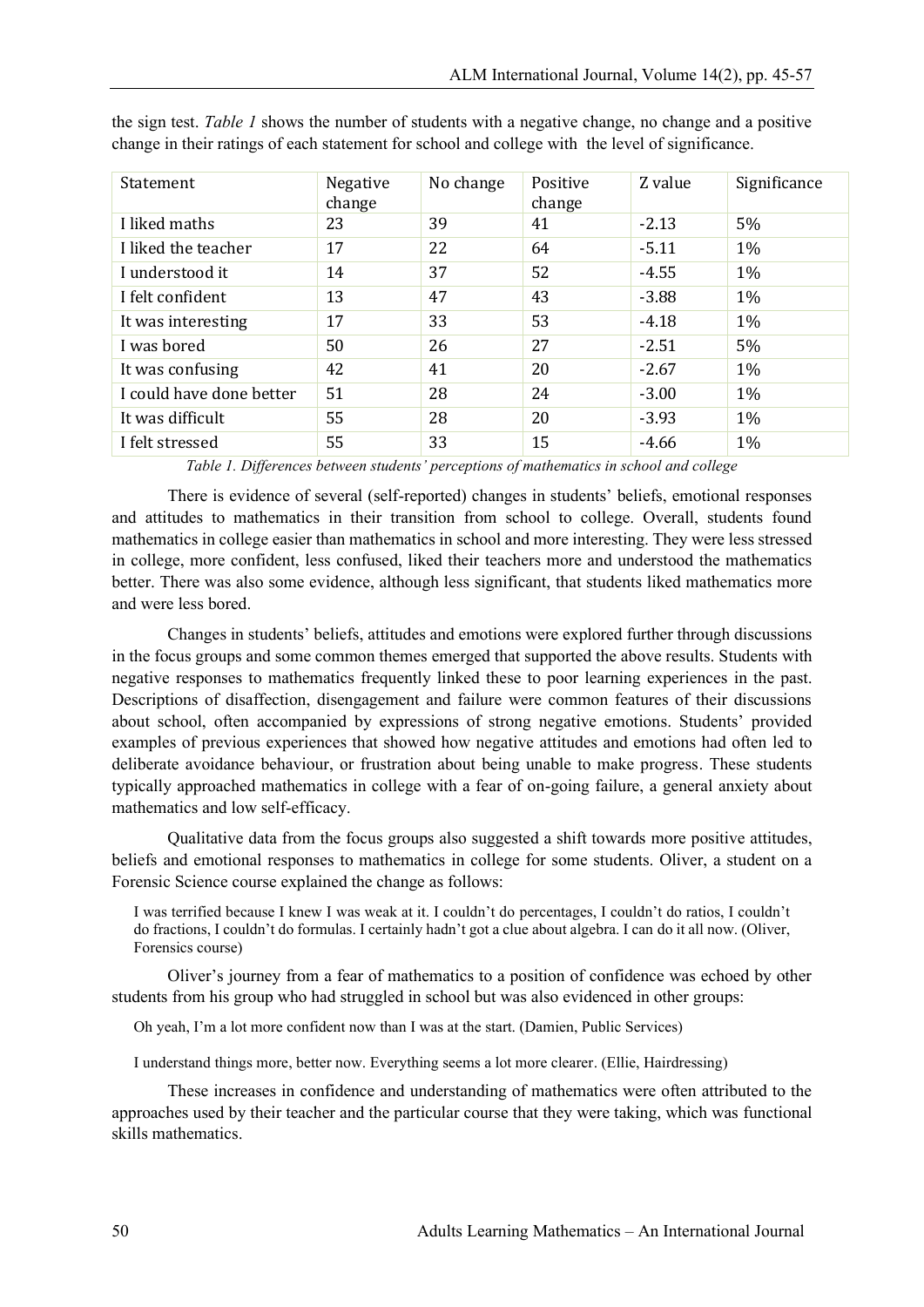Students also placed cards on a 5-point Likert scale to indicate how strongly they agreed or disagreed with given statements about functional mathematics in college. The results showed strong agreement with the following statements:

- maths is a subject you need to get on in life:
- I will need to use maths in a job one day;
- the skills are useful;
- I need the qualification to progress.

Functional mathematics in college was viewed by many students as a subject with value in relation to life and work, either because they could see how the mathematics itself was useful, or because the qualification was necessary for their progression to a higher level course or the workplace.

Ben (Construction), for example, explains the difference between mathematics in college and school as follows:

In this one they relate it to real life so you can understand it better. The one in school used to be from a text book and the teachers just used to make us copy out of the textbook for an hour. That's it. (Ben, Construction)

Ben identified that the mathematics in college was different because he could see links to his life outside the mathematics classroom. In contrast, he connected mathematics in school closely to a text book and repetitive activity that had little personal meaning.

Differences between school mathematics and functional mathematics were also identified by other students in the focus groups, for example:

Because at school you was doing maths to get grades where you'd do certain types of maths just to get you better grades but here you do maths that's going to help you with future life and stuff that you're always going to need. (Connor, Construction)

Connor perceived school mathematics to be about passing an examination but functional mathematics was useful in daily life. The differences were however not just in the mathematics but also in the way it was taught, as a group of Hairdressing students explain:

Ellie: Yeah, he always puts it into a problem where he would say if you was in a hairdressing salon how would you do this? How would you solve this? What ratios would you need on that?

Leanne: Or a supermarket, how do you figure out like you know…

Ellie: He does it to everyday life problems.

Leanne: If you give money in do you know how much change you're giving back and all like that? He does it with us with stuff like that.

In the experiences of these students, functional skills mathematics was taught with frequent references to familiar scenarios outside college in their personal lives and it was this that made it appear different.

The usefulness of functional mathematics contrasted strongly with the dominant themes in focus group discussions about school mathematics, which was viewed as remote and inaccessible.

Some students with strong beliefs that functional mathematics was useful to their lives and vocational aspirations also acknowledged that GCSE mathematics had higher value in society though.

It's more useful than GCSE. It's not more useful CV-wise, like qualification-wise. (Lee, Public Services)

A tension between the wide acceptance of GCSE mathematics in society and the usefulness of functional mathematics was evident in several focus group discussions. Although students had experiences of an alternative form of mathematics they were still subject to influences from society that prioritised the academic knowledge-based GCSE qualification and found these two views difficult to reconcile.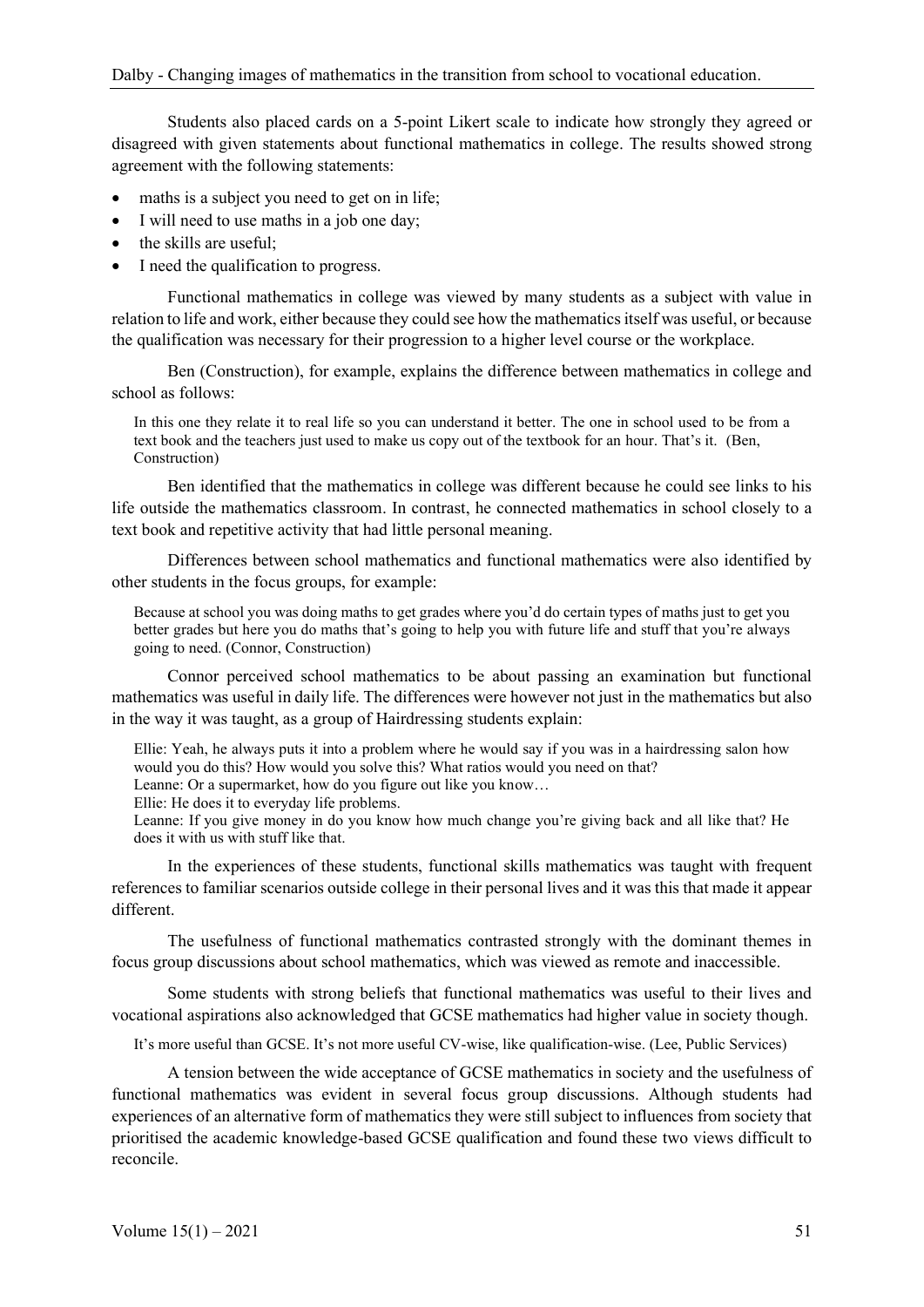A synthesis of the findings shows evidence of five areas in students' images of mathematics:

- beliefs about the nature of mathematics:
- beliefs about the process of learning mathematics;
- beliefs about the purpose of learning mathematics;
- emotional responses to mathematics;
- attitude to learning mathematics.

This is less extensive than the range of categories identified by Sam and Ernest (2000) but it includes some similar elements.

Further analysis of these changes was carried out in cross-case comparisons between groups with strong positive images (5) and those with strong negative images (5). This led to the identification of some common features within the groups with the most pronounced changes in students' images of mathematics. One of these, evidenced through observation and student feedback, was the presentation of mathematics to students as relevant and useful 'tool for life'. This image was promoted through a teaching approach that focused on the use of meaningful real-life contexts or examples to make connections to students' personal lives or vocational interests. Students in these classes often commented that their experiences of learning mathematics were different from school.

The functional mathematics curriculum made this easier to achieve due to the emphasis on using and applying mathematics in a range of contexts. In the cases where there was little or no evidence of improved attitudes though, observations and student feedback indicated that contexts were less meaningful for students and there were less connections to their lives or vocational aspirations. Furthermore, students in these groups often found the teaching approaches similar to those they had experienced before in school.

Finally, the timescale for these changes in students' images of mathematics is worth noting. There was evidence from the card-sorting activities and discussions in the first focus group meetings (December) of changes in beliefs, attitudes and emotional responses. Evidence from the final focus group of the college year (June) then showed very little change from the first meetings. This suggests that most of the changes in students' images occurred within three months of entering college but that the new images formed by this point were then sustained through the year. It was expected that there would be some changes but these were more rapid than anticipated, with students' early experiences of mathematics in college being particularly influential. Positive attitudes were evidenced more extensively than expected in the student groups. After the early changes, the way in which attitudes stabilised was also surprising, indicating that there were consistent features of their experiences of mathematics in college that affected these.

### **Discussion**

The images of mathematics evidenced in the study included a range of elements not dissimilar to those identified by Sam and Ernest (2000) and reflected many of the common features identified in public images of mathematics by other scholars (Furinghetti, 1993; Leder & Forgasz, 2003; Volmink, 1994). Students' images were built on memories of their prior learning of mathematics but were affected by both early and more recent experiences. The way in which contrasting experiences in college (compared to school) were capable of re-shaping existing images, even over a period of only a few months, suggests that students' images were capable of changing, with the acquisition of new memories continually reinforcing or replacing existing elements. As Presmeg (1997) and Ernest (2008) suggest, new experiences in a different social setting allowed images to be re-shaped and even transformed. There appears to be great potential to change students' images following their transition from school to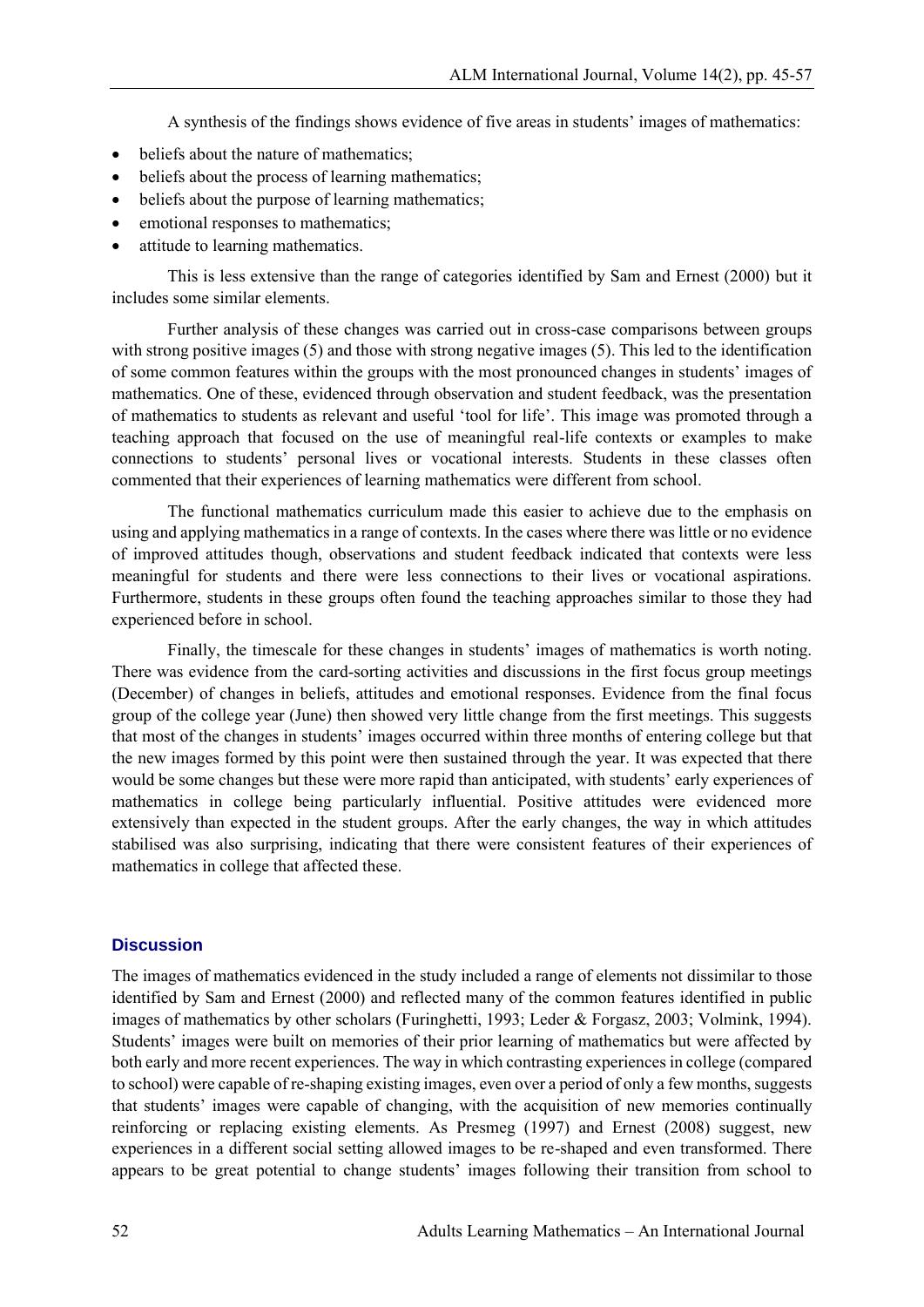vocational education in college but this is dependent on several factors that were highlighted in the study.

The transition to college provided an opportunity for positive changes in students' images of mathematics through exposure to an alternative, more applied mathematics curriculum. In classes where teachers embraced this curriculum and made use of the opportunities to present mathematics as a relevant and useful subject, students encountered contrasting learning experiences to those they had experienced in school. These contributed to the development of images of mathematics that were more positive. There are three aspects of their experiences in college that were particularly important in the development of these new images of mathematics: the curriculum, the teaching approach and the setting.

The mathematics curriculum that they encountered in college, functional skills mathematics, focused on the application of mathematics and the development of skills rather than knowledge acquisition. This gave teachers the opportunity to present mathematics as a subject that was connected to real life and work. In England, the history of qualifications with an emphasis on application has been fragmented and, although successive attempts have been made to develop skills-based qualifications suitable for students in vocational education, these have been relatively short-lived compared to the GCSE qualification (Dalby & Noves, 2020). If views of mathematics are going to change in society, then widespread use of a mathematics qualification that focuses on application would appear to be one way in which entrenched negative attitudes in society might be influenced during students' journeys through education.

In student groups where positive images of mathematics were evidenced, teachers used the opportunity afforded by the functional mathematics curriculum to emphasise the relevance and usefulness of mathematics. This typically involved the use of familiar contexts and scenarios to demonstrate how mathematics was *connected* to students' personal lives and vocational studies. These were used in two ways. Contextualised problems were sometimes used to model the mathematics, or students were presented with examples of familiar situations in which mathematics was used, simply as illustrations.

The use of contextualised tasks has been problematic for various reasons (Beswick, 2011) but when used for the purpose of understanding the mathematics, its success relies on accurate representation of the mathematical structure in the given scenario. In Realistic Mathematics Education (RME) for example, the context used is described as needing to be 'meaningful' to students, i.e. a situation that they can imagine (Van den Heuvel-Panhuizen & Drijvers, 2001) but this may not necessarily be strongly connected to their lives and interests. Although this approach is effective in terms of understanding the mathematics (Dickinson & Hough, 2012; Laurens, Batlolona, Batlolona, & Leasa, 2017), the emphasis is on cognition rather than affect. If students' images are to become positive then affective elements also need to be addressed.

The use of mathematics in contexts relevant to students' lives, either as examples or in contextualised tasks, fulfil a different function by demonstrating the relevance and uncovering the hidden mathematics (Coben, 2002; Wedege, 2010) that they may have already encountered in their everyday lives or vocational practices. The identification of authentic contexts (Wiliam, 1997) is however a challenge, especially in England's FE colleges where student groups are not necessarily taught in vocational groups and common interests are therefore limited to their personal lives. Nevertheless, the use of relevant contexts addressed some of the negative aspects of students' views of mathematics and remains an important device to develop a different image of the subject.

As a result of their experiences of functional mathematics in college, rather than retaining a negative *separated* image of mathematics, some students developed *connected* images of mathematics with clear links to their lives and values. Differences in the mathematics curriculum and teaching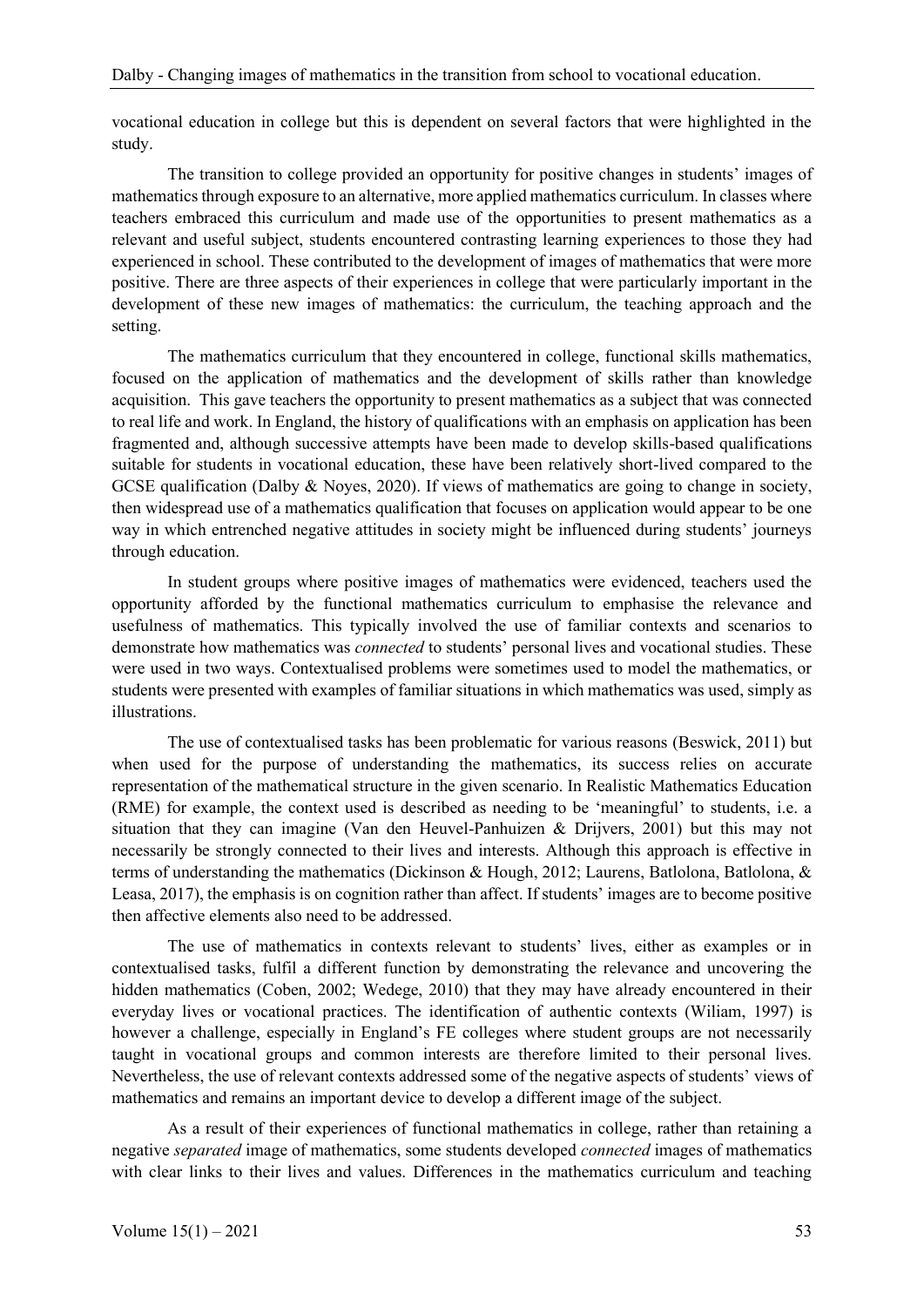approach between school and college were instrumental in facilitating these changes but students were also influenced by participation in new social situations and learning environments. This exposed them to new social images that affected their personal beliefs, attitudes and emotions, and allowed space for different connections to mathematics to develop. Independence and orientation to the workplace were becoming increasingly important for these students (Brannen & Nilsen, 2002; Côté & Bynner, 2008) and connections to practical workplace applications of mathematics resonated more strongly than in school. A different educational environment, in which students developed new values and identities, provided opportunities to create new images of mathematics that were connected to their aspirations. Furthermore, where connections were made between emerging work-related values and mathematics, students also reported an increased engagement with mathematics learning and gains in understanding.

There are two important implications here for teachers in colleges. Students' images of mathematics were not only affected by a different curriculum in college but also by the use of a different teaching approach by their mathematics teachers. Continuing with the same teaching approaches used in school was unhelpful to students with negative images since this reinforced existing beliefs and attitudes. To cultivate positive images, mathematics teachers needed to embrace the alternative curriculum and teach this in ways that emphasised the connections to students' lives and aspirations. Vocational teachers also have a part to play in the development of these connected images. As they help students prepare for the workplace, emphasising the importance of mathematics skills and highlighting where mathematics is used in work routines strengthens the connections.

Some of the key elements of students' images evidenced in the study show a close alignment to research findings concerning affect and these are worth considering in view of ongoing concerns about post-16 students' affective responses to mathematics (Noyes & Dalby, 2020). There was evidence of changes in attitudes, emotions and beliefs (McLeod, 1992) and, as highlighted by Zan et al (2006), anxiety about mathematics was common. A key finding, however, concerned how these attitudes, beliefs and emotional responses to learning mathematics changed over time. Rather than beliefs remaining fairly stable whilst attitudes and emotions were more transient (Wedege & Evans, 2006; McLeod, 1992), there was evidence of concurrent changes in beliefs, attitudes and emotions over a short period of time, suggesting the presence of fast-changing aspects of each element (Goldin, 2003; Hannula & Laakso, 2011). Importantly, if students' images of mathematics had become more positive by the end of their first term in college, a time period of less than three months, it was likely that this change would remain stable, at least until the end of the college year.

Comparisons to existing models suggest compatibility but also some differences. For example, the emotional responses of students were closely connected to prior experiences of learning mathematics (Hannula, 2002) but their attitudes and beliefs were also grounded in previous encounters with the subject. There was evidence of attitude being linked to engagement (Goldin et al., 2011) but emotions and beliefs were also entwined into student behaviour. In Goldin's 'engagement structure' students' beliefs are intertwined within cognitive and affective structures and explain "in-the-moment mathematical behaviour" (Goldin et al., 2011, p.558) but not a more sustained response, as shown with the vocational students in this study.

Evidence that it is possible to change students' images in college is a key finding of this study but the question of how to change the dominant image in society remains, especially in an education system where academic qualifications are the priority and vocational skills are a secondary consideration. Even students who understood the usefulness of functional mathematics were sometimes uncertain about the value of the qualification in comparison to GCSE because of the wider acceptance in society and 'gate-keeping' function of the qualification. The prioritisation of GCSE mathematics in current post-16 mathematics policy in England and a decline in the use of functional mathematics (Dalby & Noyes, 2020; Noyes, Dalby, & Smith, 2020) therefore present challenges to the development of positive images of mathematics in vocational education. Students are now more likely to experience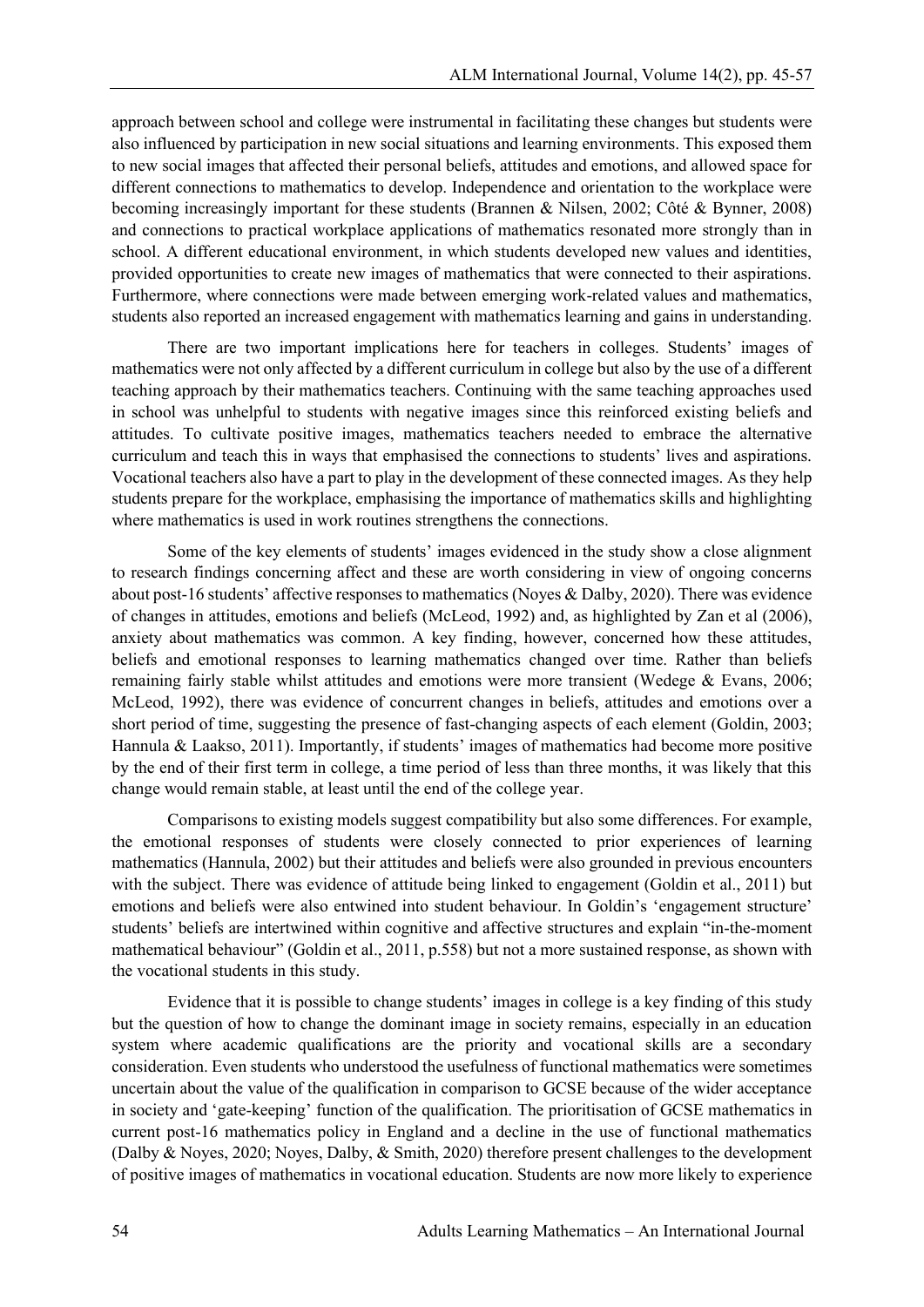the same mathematics that they studied at school, with limited opportunities for teachers to emphasis the relevance and usefulness than they did at the time of this study. Although a renewed commitment to the development of skills is welcome (DfE, 2021), students are still influenced by common images in society and these are likely to reflect the high value of academic qualifications for some time. Meanwhile, the emphasis in post-16 vocational education remainsfirmly on a mathematics qualification associated with a remote and abstract academic image of the subject.

## **Conclusions**

This study of students' images of mathematics is largely exploratory. The approach used has limitations due to the reliance on self-reported beliefs and attitudes, and the relatively small sample size. These conclusions therefore focus on the images constructed by students in their discourse and the implications of these. A more detailed analysis of student attitudes using recognised measures of, for example, attitude and self-efficacy would be useful to build on the findings reported here. This could provide more detailed and robust quantitative data to examine the type and extent of attitude change. A longitudinal study, spanning the transition from school to college, could also provide more insight into how images are shaped and developed.

From this study, it can be concluded that the construct of a personal mental image provides a useful way to represent the set of beliefs, attitudes and emotions described by students in connection with their responses to mathematics in school and college. Although these images are grounded in memories of prior experiences, exposure to an alternative mathematics curriculum and different approach can have a significant and positive effect. There appear to be benefits, therefore, in providing contrasting learning experiences for students who have been disaffected with mathematics in school, to enable the construction of more positive images.

The potential of an alternative curriculum to have a positive impact on students' images and engagement has implications for the type of mathematics taught to students in vocational education and the teaching approaches used. Mathematics teachers are in an influential position to facilitate the development of positive images of mathematics but are constrained in England by a policy that focuses on achievement of the same GCSE qualification that students have taken and 'failed' in school.

In the transition from school to workplace, understanding how students' images of mathematics are formed may well provide a better understanding of how learning mathematics in vocational education can be instrumental in shifting long-standing negative images in society. However, widespread change is likely to be dependent on a change in the value attributed to skills-based qualifications by policy-makers and those within education, in order to create the conditions in which new images can develop.

## **References**

- Ball, S., Macrae, S., & Maguire, M. (2000). *Choice, pathways and transitions post-16: New youth, new economies in the global city.* London: Falmer.
- Basic Skills Agency. (1997). *International Numeracy Survey: A comparison of the basic numeracy skills of adults 16-60 in seven countries.* London: Basic Skills Agency.
- Belbase, S. (2013). Images, anxieties, and attitudes toward mathematics. *International Journal of Education in Mathematics, Science and Technology, 1*(4), 230-237.
- Beswick, K. (2011). Putting context in context: An examination of the evidence for the benefits of 'contextualised'tasks. *International Journal of Science and Mathematics Education, 9*(2), 367-390.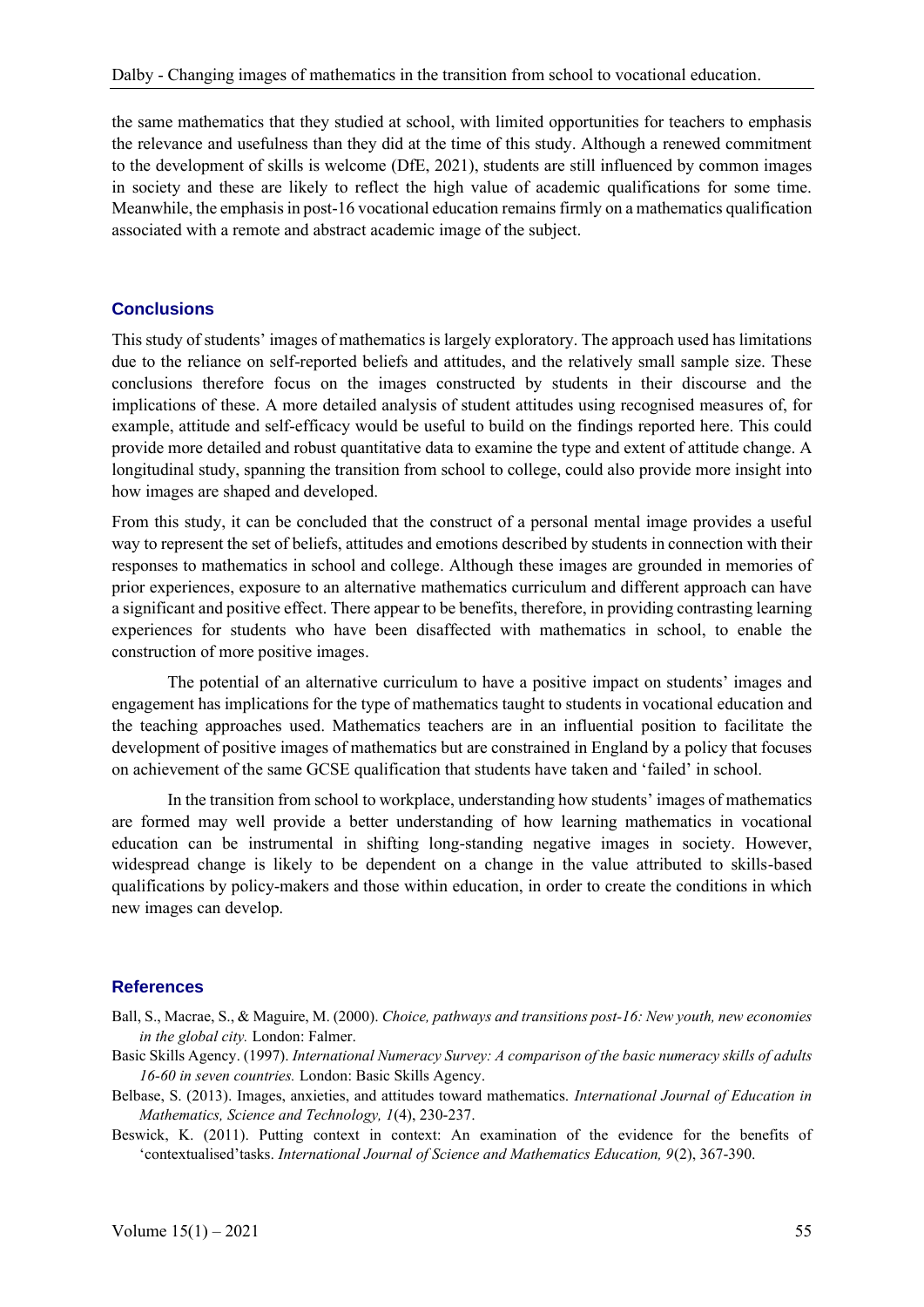- Brannen, J., & Nilsen, A. (2002). Young people's time perspectives: from youth to adulthood. *Sociology, 36*(3), 513-537.
- Brown, M., Brown, P., & Bibby, T. (2008). "I would rather die": reasons given by 16-year-olds for not continuing their study of mathematics. *Research in Mathematics Education, 10*(1), 3-18.
- Buxton, L. (1981). *Do you panic about maths?: coping with maths anxiety*. London: Heinemann.
- Coben, D. (2002). Mathematics or common sense? Researching 'invisible'mathematics through adults' mathematics life histories. *Perspectives on adults learning mathematics 21*(1) 53-66 doi:10.1007/0-306- 47221-X\_3
- Cockcroft, W. H. (1982). *Mathematics Counts: Report of the Committee of Inquiry into the Teaching of Mathematics in Schools*. London: Her Majesty's Stationery Office.
- Cohen, P., & Ainley, P. (2000). In the country of the blind?: Youth studies and cultural studies in Britain. *Journal of youth studies, 3*(1), 79-95.
- Colley, H., James, D., Diment, K., & Tedder, M. (2003). Learning as becoming in vocational education and training: class, gender and the role of vocational habitus. *Journal of Vocational Education and Training, 55*(4), 471-498.
- Côté, J., & Bynner, J. M. (2008). Changes in the transition to adulthood in the UK and Canada: The role of structure and agency in emerging adulthood. *Journal of youth studies, 11*(3), 251-268.
- d'Ambrosio, U. (1985). Ethnomathematics and its place in the history and pedagogy of mathematics. *For the learning of mathematics, 5*(1), 44-48.
- Dalby, D. (2014). *A study of the experiences of vocational students learning functional mathematics in further education colleges*. (PhD Doctoral dissertation), University of Nottingham,
- Dalby, D., & Noyes, A. (2016). Locating mathematics within post-16 vocational education in England. *Journal of Vocational Education & Training, 68*(1), 70-86.
- Dalby, D., & Noyes, A. (2020). The waxing and waning of functional skills mathematics. *Journal of Vocational Education & Training*, 1-20.
- DeBellis, V. A., & Goldin, G. A. (2006). Affect and meta-affect in mathematical problem solving: A representational perspective. *Educational Studies in Mathematics, 63*(2), 131-147.
- DfE. (2021). *Skills for jobs: lifelong learning for opportunity and growth*. Retrieved from https://www.gov.uk/government/publications/skills-for-jobs-lifelong-learning-for-opportunity-and-growth
- Di Martino, P., & Zan, R. (2010). 'Me and maths': towards a definition of attitude grounded on students' narratives. *Journal of Mathematics Teacher Education, 13*(1), 27-48.
- Di Martino, P., & Zan, R. (2011). Attitude towards mathematics: a bridge between beliefs and emotions. *ZDM Mathematics Education, 43*, 471-482.
- Dickinson, P., & Hough, S. (2012). *Using realistic mathematics education in UK classrooms.* Centre for Mathematics Education, Manchester Metropolitan University, Manchester, UK.
- Ernest, P. (2008). Epistemology plus values equals classroom image of mathematics. *The Philosophy of Mathematics Education Journal, 23*(12).
- Furinghetti, F. (1993). Images of mathematics outside the community of mathematicians: Evidence and explanations. *For the learning of mathematics, 13*(2), 33-38.
- Goldin, G. (2003). Affect, meta-affect, and mathematical belief structures. In G. Leder, E. Pehkonen, & G. Torner (Eds.), *Beliefs: a hidden variable in mathematics education?* (pp. 59-72). New York: Kluwer Academic Publishers.
- Goldin, G., Epstein, Y. M., Schorr, R. Y., & Warner, L. B. (2011). Beliefs and engagement structures: behind the affective dimension of mathematical learning. *ZDM The International Journal on Mathematics Education, 43*, 547-560.
- Hannula, M. (2002). Attitude towards mathematics: Emotions, expectations and values. *Educational Studies in Mathematics, 49*(1), 25-46.
- Hannula, M., & Laakso. (2011). The structure of mathematics related beliefs, attitudes and motivation among Finnish grade 4 and grade 8 students. Paper presented at the *Proceedings of the 35th Conference of the International Group for the Psychology of Mathematics Education*, Ankara, Turkey.
- Hernandez-Martinez, P., Williams, J., Black, L., Davis, P., Pampaka, M., & Wake, G. (2011). Students' views on their transition from school to college mathematics: rethinking 'transition'as an issue of identity. *Research in Mathematics Education, 13*(2), 119-130.
- Higton, J., Archer, R., Dalby, D., Robinson, S., Birkin, G., Stutz, A., Smith, R & Duckworth, V. (2017). *Effective practice in the delivery and teaching of English and Mathematics to 16-18 year olds*. London: Department